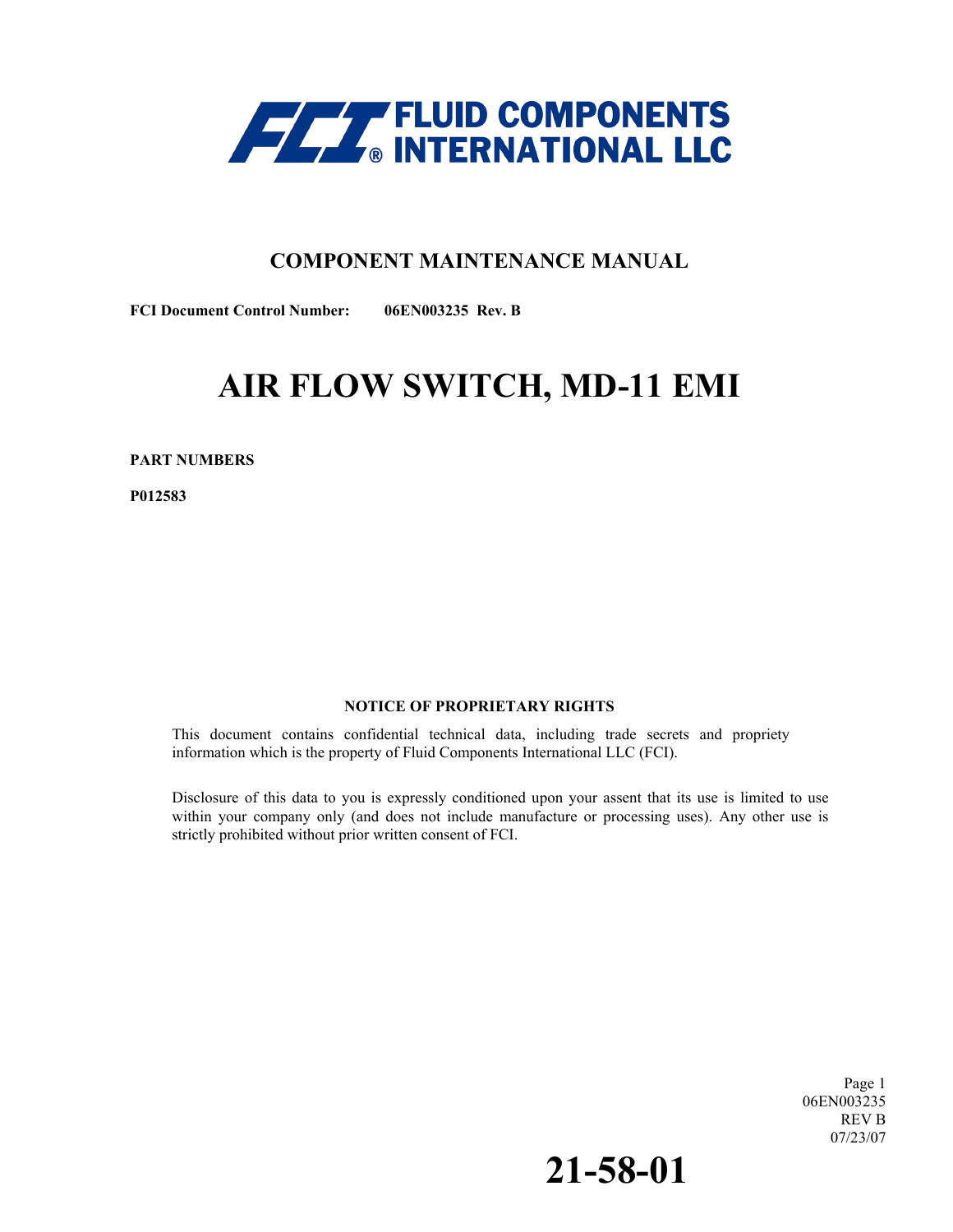COMPONENT MAINTENANCE MANUAL PART NUMBER P012583

#### RECORD OF REVISIONS

| Rev. | <b>Description</b>                                                                                          | <b>Date</b> |
|------|-------------------------------------------------------------------------------------------------------------|-------------|
| A    | See Revision NC for changes.                                                                                |             |
| B    | ***updated Entire Document***                                                                               |             |
|      | Incorporated all pages into one document and renumbered pages.                                              |             |
|      | Updated proprietary statement on title page.                                                                |             |
|      | Added proprietary statement, document number and revision on all pages.                                     |             |
|      | Updated zip and FAX numbers on page 6.                                                                      |             |
|      | Changed output signal to 0.5 VDC $\pm$ 0.5 VDC on page 12, Section C (3) and page 13,<br>Section D (3).     |             |
|      | Changed output signal to 18+/-1 VDC from 17± 1 VDC on page 12, Section C (5) and<br>page 13, Section D (5). |             |
|      |                                                                                                             |             |
|      |                                                                                                             |             |
|      |                                                                                                             |             |
|      |                                                                                                             |             |
|      |                                                                                                             |             |
|      |                                                                                                             |             |

**NOTICE OF PROPRIETARY RIGHTS: THIS DOCUMENT CONTAINS CONFIDENTIAL TECHNICAL DATA, INCLUDING TRADE** Page 2 SECRETS AND PROPRIETY INFORMATION WHICH IS THE PROPERTY OF FLUID COMPONENTS INTERNATIONAL LLC (FCI). 06EN003235

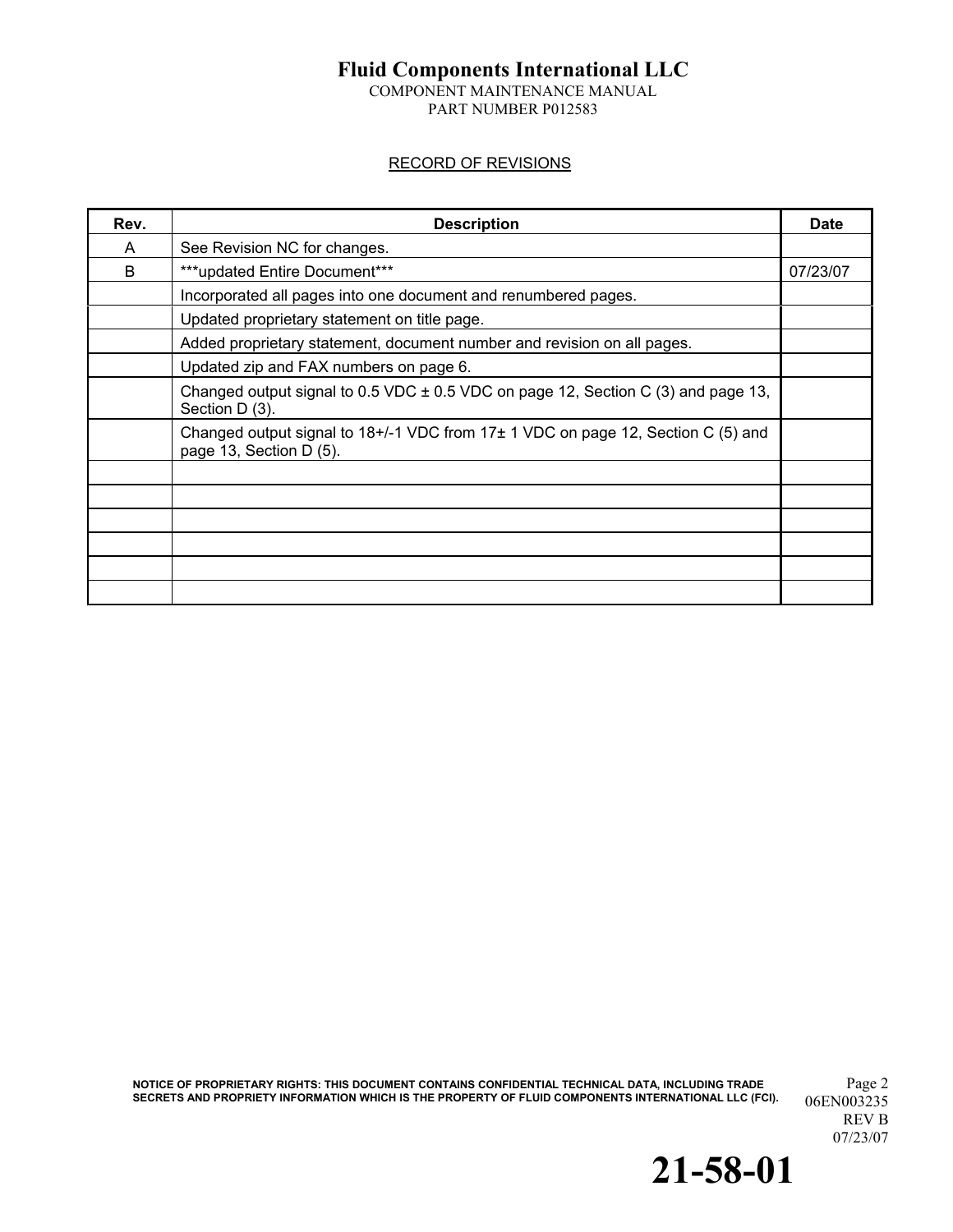COMPONENT MAINTENANCE MANUAL

## PART NUMBER P012583

#### **SERVICE BULLETIN LIST**

Service Bulletin information is placed in this list when the Service Bulletin is incorporated into this manual.

| S.B. NUMBER | <b>DESCRIPTION</b> | PARTS ADDED<br>OR CHANGED | <b>INCORPORATED</b><br>IN REVISION | <b>EFFECTIVITY</b> |
|-------------|--------------------|---------------------------|------------------------------------|--------------------|
|             |                    |                           |                                    |                    |
|             |                    |                           |                                    |                    |
|             |                    |                           |                                    |                    |
|             |                    |                           |                                    |                    |
|             |                    |                           |                                    |                    |
|             |                    |                           |                                    |                    |
|             |                    |                           |                                    |                    |
|             |                    |                           |                                    |                    |
|             |                    |                           |                                    |                    |
|             |                    |                           |                                    |                    |
|             |                    |                           |                                    |                    |
|             |                    |                           |                                    |                    |
|             |                    |                           |                                    |                    |
|             |                    |                           |                                    |                    |
|             |                    |                           |                                    |                    |
|             |                    |                           |                                    |                    |
|             |                    |                           |                                    |                    |
|             |                    |                           |                                    |                    |
|             |                    |                           |                                    |                    |
|             |                    |                           |                                    |                    |

**NOTICE OF PROPRIETARY RIGHTS: THIS DOCUMENT CONTAINS CONFIDENTIAL TECHNICAL DATA, INCLUDING TRADE** Page 3 **SECRETS AND PROPRIETY INFORMATION WHICH IS THE PROPERTY OF FLUID COMPONENTS INTERNATIONAL LLC (FCI).** 06EN003235

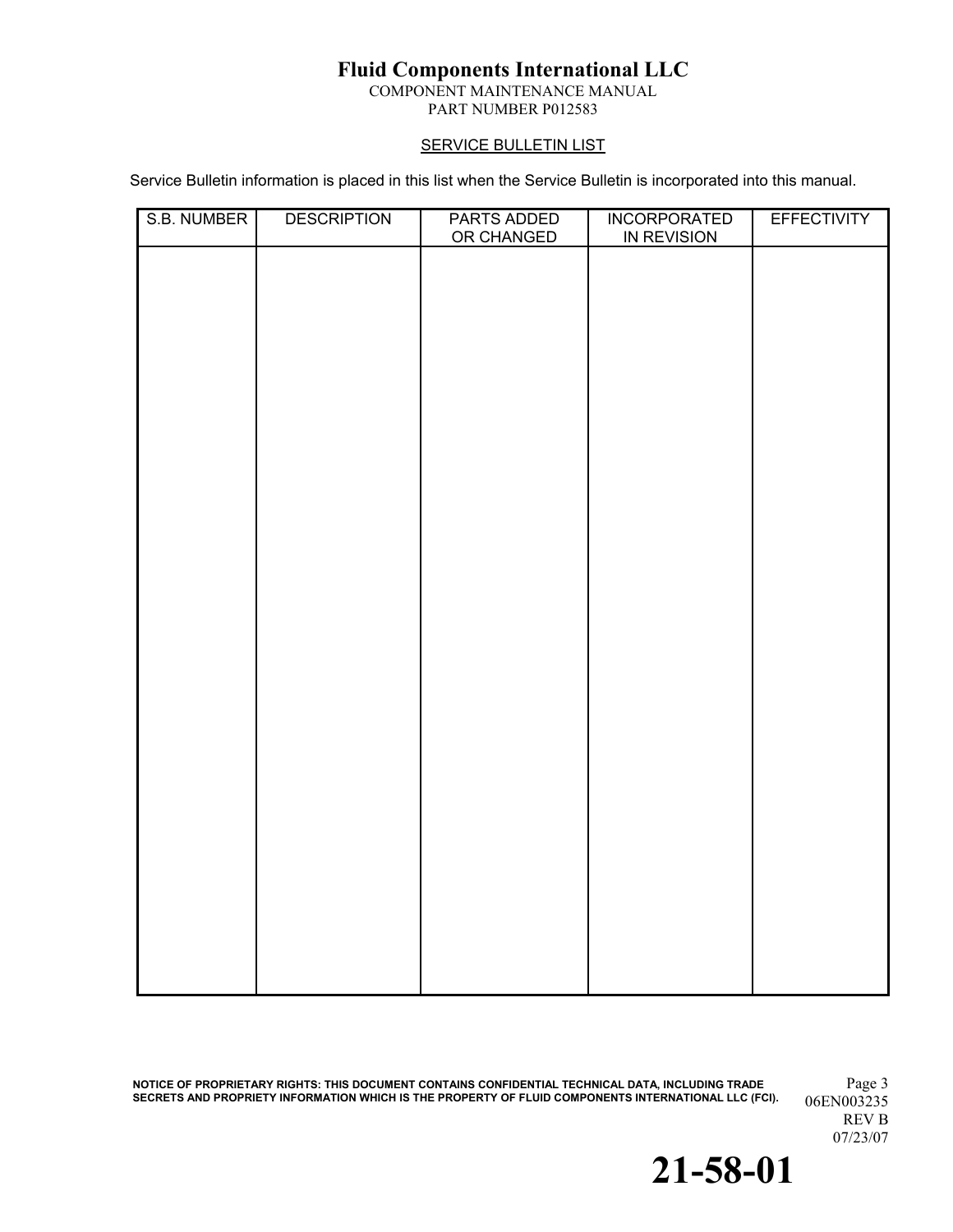COMPONENT MAINTENANCE MANUAL PART NUMBER P012583

#### LIST OF EFFECTIVE PAGES

| <b>SUBJECT</b>                        | <b>PAGE</b>    | <b>DATE</b> |
|---------------------------------------|----------------|-------------|
| <b>TITLE PAGE</b>                     | 1              | 07/23/07    |
| <b>RECORD OF REVISIONS</b>            | $\overline{2}$ | 07/23/07    |
| <b>SERVICE BULLETIN LIST</b>          | 3              | 07/23/07    |
| <b>LIST OF EFFECTIVE PAGES</b>        | $\overline{4}$ | 07/23/07    |
| TABLE OF CONTENTS                     | 5              | 07/23/07    |
| <b>INTRODUCTION</b>                   | 6              | 07/23/07    |
| DESCRIPTION AND OPERATION             | $\overline{7}$ | 07/23/07    |
| <b>CHARACTERISTIC</b>                 | 8              | 07/23/07    |
| <b>OUTLINE DIMENSIONS (FIGURE 3)</b>  | 9              | 07/23/07    |
| <b>OPERATION</b>                      | 10             | 07/23/07    |
| TESTING-TEST EQUIPMENT-TEST PROCEDURE | 11             | 07/23/07    |
| <b>CLEANING</b>                       | 13             | 07/23/07    |
| <b>INSPECTION/CHECK</b>               | 13             | 07/23/07    |
| <b>REPAIR</b>                         | 13             | 07/23/07    |
|                                       |                |             |
|                                       |                |             |
|                                       |                |             |
|                                       |                |             |
|                                       |                |             |
|                                       |                |             |

**NOTICE OF PROPRIETARY RIGHTS: THIS DOCUMENT CONTAINS CONFIDENTIAL TECHNICAL DATA, INCLUDING TRADE** Page 4 SECRETS AND PROPRIETY INFORMATION WHICH IS THE PROPERTY OF FLUID COMPONENTS INTERNATIONAL LLC (FCI). 06EN003235

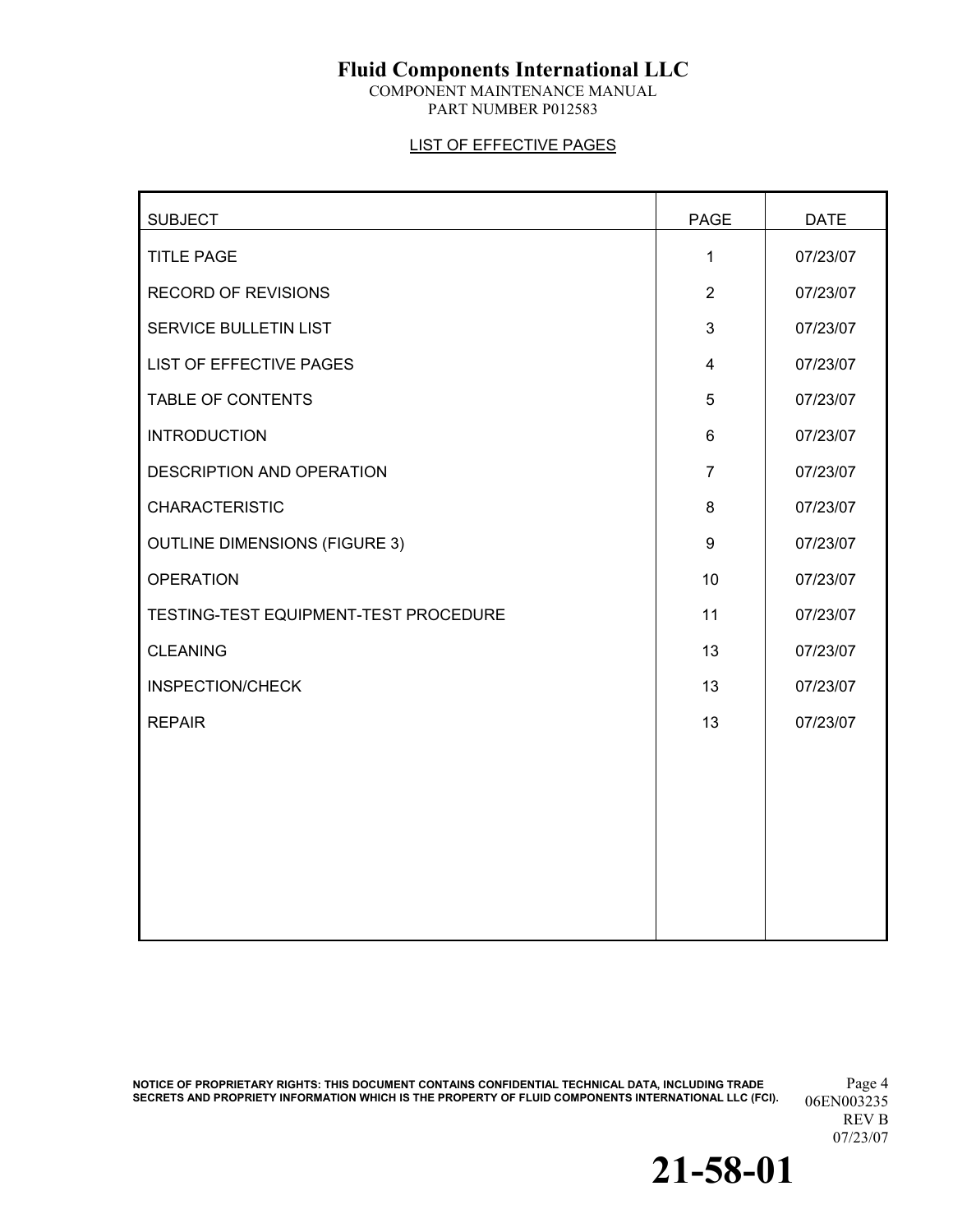COMPONENT MAINTENANCE MANUAL PART NUMBER P012583

### TABLE OF CONTENTS

#### **PARAGRAPH TITLE** PARAGRAPH TITLE

**NOTICE OF PROPRIETARY RIGHTS: THIS DOCUMENT CONTAINS CONFIDENTIAL TECHNICAL DATA, INCLUDING TRADE** Page 5 **SECRETS AND PROPRIETY INFORMATION WHICH IS THE PROPERTY OF FLUID COMPONENTS INTERNATIONAL LLC (FCI).** 

06EN003235 REV B 07/23/07

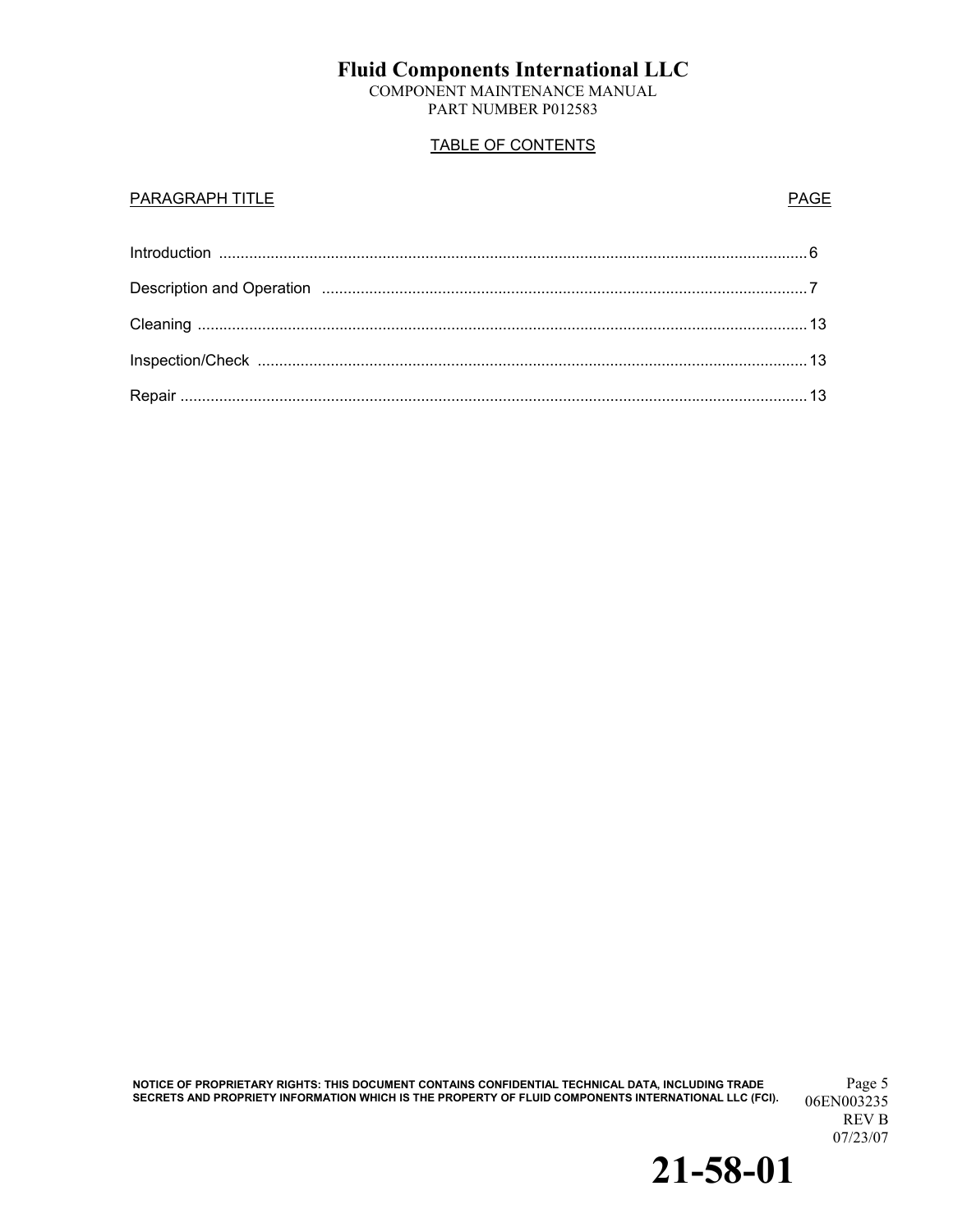COMPONENT MAINTENANCE MANUAL PART NUMBER P012583

#### **INTRODUCTION**

#### 1. General

- A. This manual provides maintenance instructions for the P012583.
- B. The information in this abbreviated manual covers the description, operation, testing, cleaning and inspection of this equipment.
- C. The Air Flow Switch is manufactured by Fluid Components Intl, LLC, San Marcos, California (CAGE CODE 64818).

#### 2. Ordering of Parts

Ordering of parts is to be directed as follows:

Fluid Components International LLC 1755 La Costa Meadows Drive San Marcos, California 92078-5115 Attention: Customer Service Phone: (800) 854-1993 or FAX: (760) 736-6250

3. Manual Requests

Requests for copies of publications should be directed to the address shown in Paragraph 2.

4. Manual Revisions

This manual will be revised as necessary to reflect current information

Page 6 6**NOTICE OF PROPRIETARY RIGHTS: THIS DOCUMENT CONTAINS CONFIDENTIAL TECHNICAL DATA, INCLUDING TRADE SECRETS AND PROPRIETY INFORMATION WHICH IS THE PROPERTY OF FLUID COMPONENTS INTERNATIONAL LLC (FCI).** 

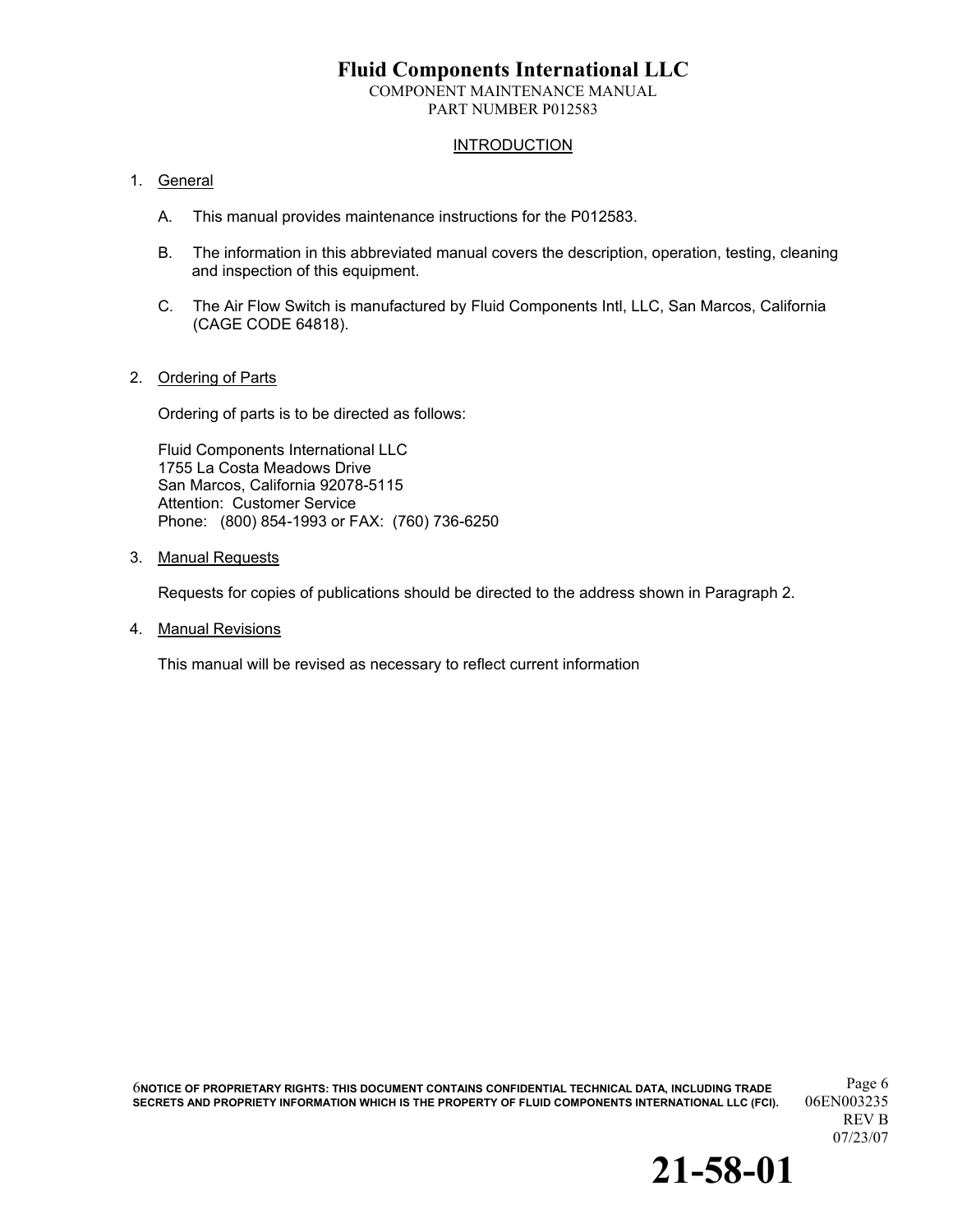#### **Fluid Components International LLC**  COMPONENT MAINTENANCE MANUAL PART NUMBER P012583

#### DESCRIPTION AND OPERATION

#### 1. Description

The P012583 Air Flow Switch monitors the mass air flow in aircraft Environmental Cooling Systems. Figure 1 shows the Air Flow Switch. The Switch can be set to switch over a wide flow range. The instrument consists of a probe that is in physical contact with the air flow and electronic switch circuitry that detects flow rate changes. The instrument has no moving parts, is lightweight, compact, qualified to RTCA/DO-160B, reliable and maintenance free. Some of the typical applications for this Air Flow Switch are to monitor secondary air supply lines that lead to the avionics manifold, cargo areas, main cabin and lavatories. The physical and operational characteristics of the Air Flow Switch are listed in Figure 2. Figure 3 shows the outline dimensions of the Air Flow Switch for proper mounting to the air flow system.





Page 7 7**NOTICE OF PROPRIETARY RIGHTS: THIS DOCUMENT CONTAINS CONFIDENTIAL TECHNICAL DATA, INCLUDING TRADE SECRETS AND PROPRIETY INFORMATION WHICH IS THE PROPERTY OF FLUID COMPONENTS INTERNATIONAL LLC (FCI).** 

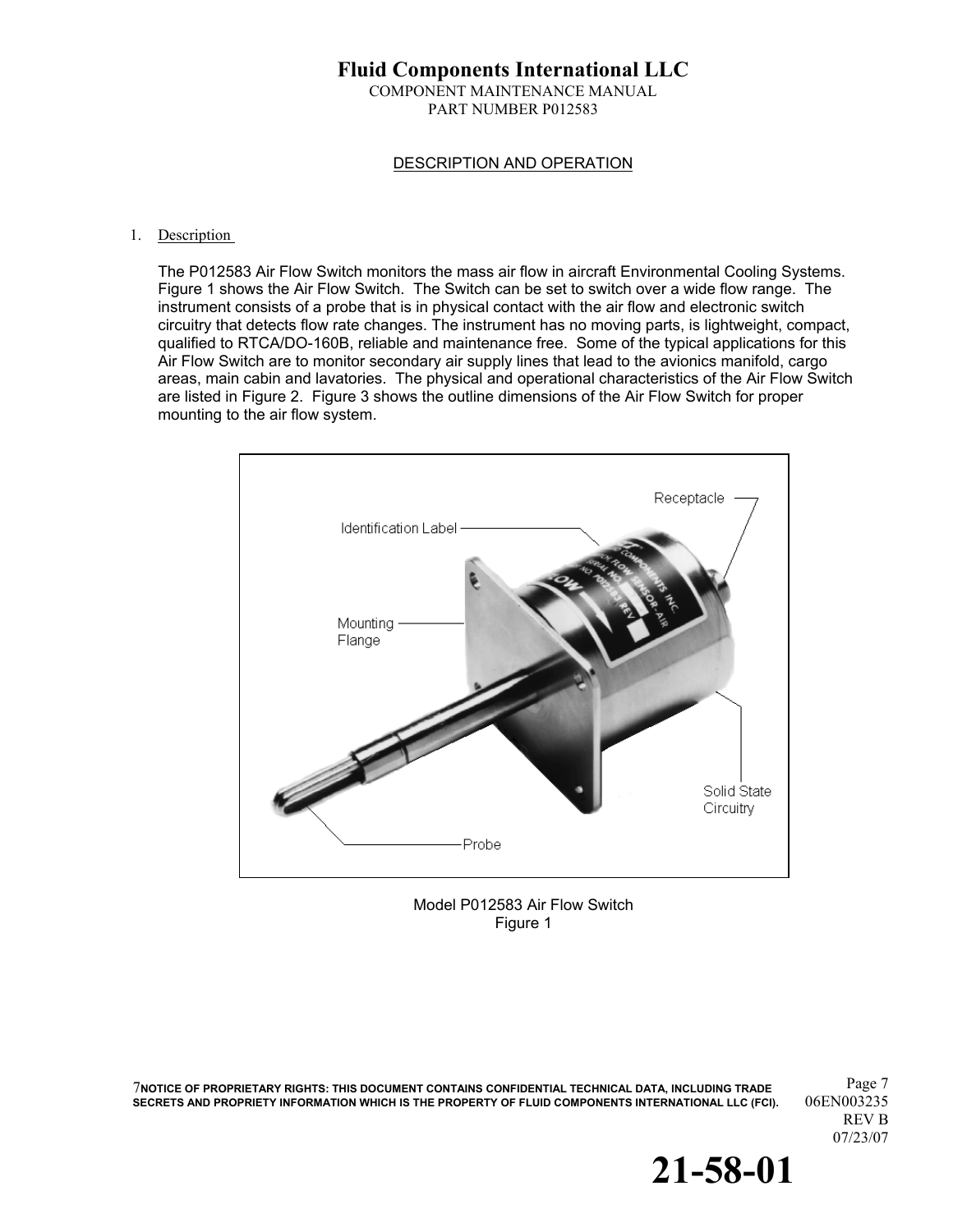### **Fluid Components International LLC**  COMPONENT MAINTENANCE MANUAL PART NUMBER P012583

| Item                                                   | Characteristic                                                                                                                                                         |
|--------------------------------------------------------|------------------------------------------------------------------------------------------------------------------------------------------------------------------------|
| <b>Process Connection</b>                              | Flange mount with a .094 inch (0.24 cm) diameter index pin.                                                                                                            |
| Insertion Length                                       | 1.46 or 3 inches depending on dash number. See Figure 3.                                                                                                               |
| Material                                               | All wetted surfaces 316 stainless steel with nickel braze per<br>AMS4777. Electronics enclosure is aluminum, coated with<br>electroless nickel plate per MIL-C-26074B. |
| Repeatability                                          | $\pm$ 1% full signal range at constant conditions.                                                                                                                     |
| <b>Time Response</b>                                   | 10 seconds to respond to a low flow condition.                                                                                                                         |
| <b>Switch Point</b><br>Adjustment                      | Factory set and calibrated. See Figure 3 for details.                                                                                                                  |
| Power Input                                            | 28 VDC +1.5, -6 VDC.                                                                                                                                                   |
| <b>Flow Rate</b>                                       | See Figure 3 for details.                                                                                                                                              |
| <b>Power Consumption</b>                               | 85 mA maximum.                                                                                                                                                         |
| <b>Electrical Connection</b>                           | Receptacle M83723/2R1006N                                                                                                                                              |
| <b>EMI Protection</b>                                  | Radiated and susceptibility tests per MIL-STD-45662 and DO-<br>160B.                                                                                                   |
| <b>Lightening Protection</b>                           | Single and multiple stroke lightening test per DAC specification<br>WZZ7000.                                                                                           |
| Operating<br>Temperature (-01, -02,<br>$-03, -04, -06$ | $-65^\circ$ to 180 $^\circ$ F.<br>(-54° to 82°C).                                                                                                                      |
| Weight                                                 | 6.4 Ounces (181 grams) maximum.                                                                                                                                        |
| Qualification                                          | RTCA-DO-160B.                                                                                                                                                          |

Leading Particulars Figure 2

Page 8 8**NOTICE OF PROPRIETARY RIGHTS: THIS DOCUMENT CONTAINS CONFIDENTIAL TECHNICAL DATA, INCLUDING TRADE**  SECRETS AND PROPRIETY INFORMATION WHICH IS THE PROPERTY OF FLUID COMPONENTS INTERNATIONAL LLC (FCI).

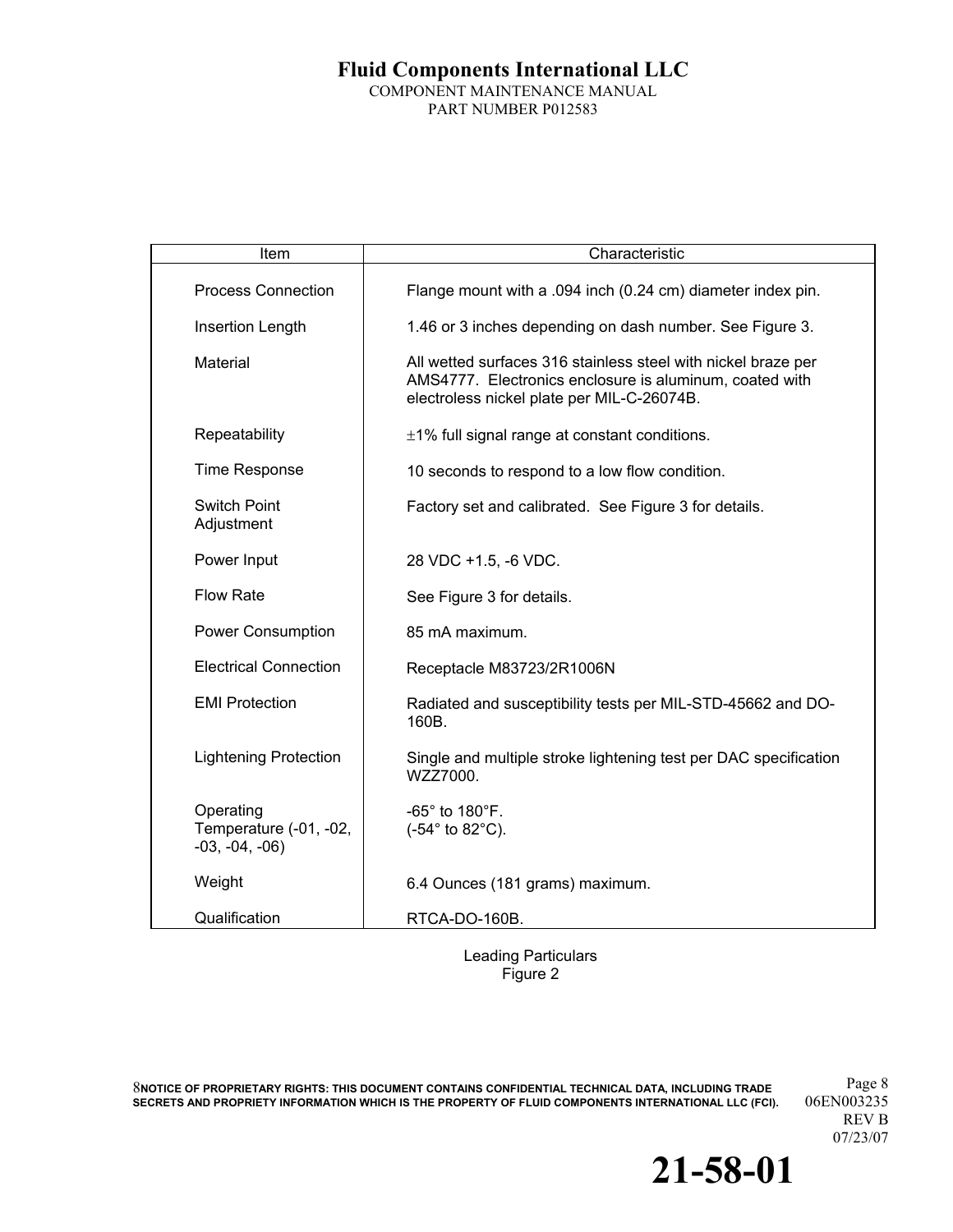COMPONENT MAINTENANCE MANUAL PART NUMBER P012583



Figure 3

Page 9 9**NOTICE OF PROPRIETARY RIGHTS: THIS DOCUMENT CONTAINS CONFIDENTIAL TECHNICAL DATA, INCLUDING TRADE SECRETS AND PROPRIETY INFORMATION WHICH IS THE PROPERTY OF FLUID COMPONENTS INTERNATIONAL LLC (FCI).** 

REV B 07/23/07

**21-58-01**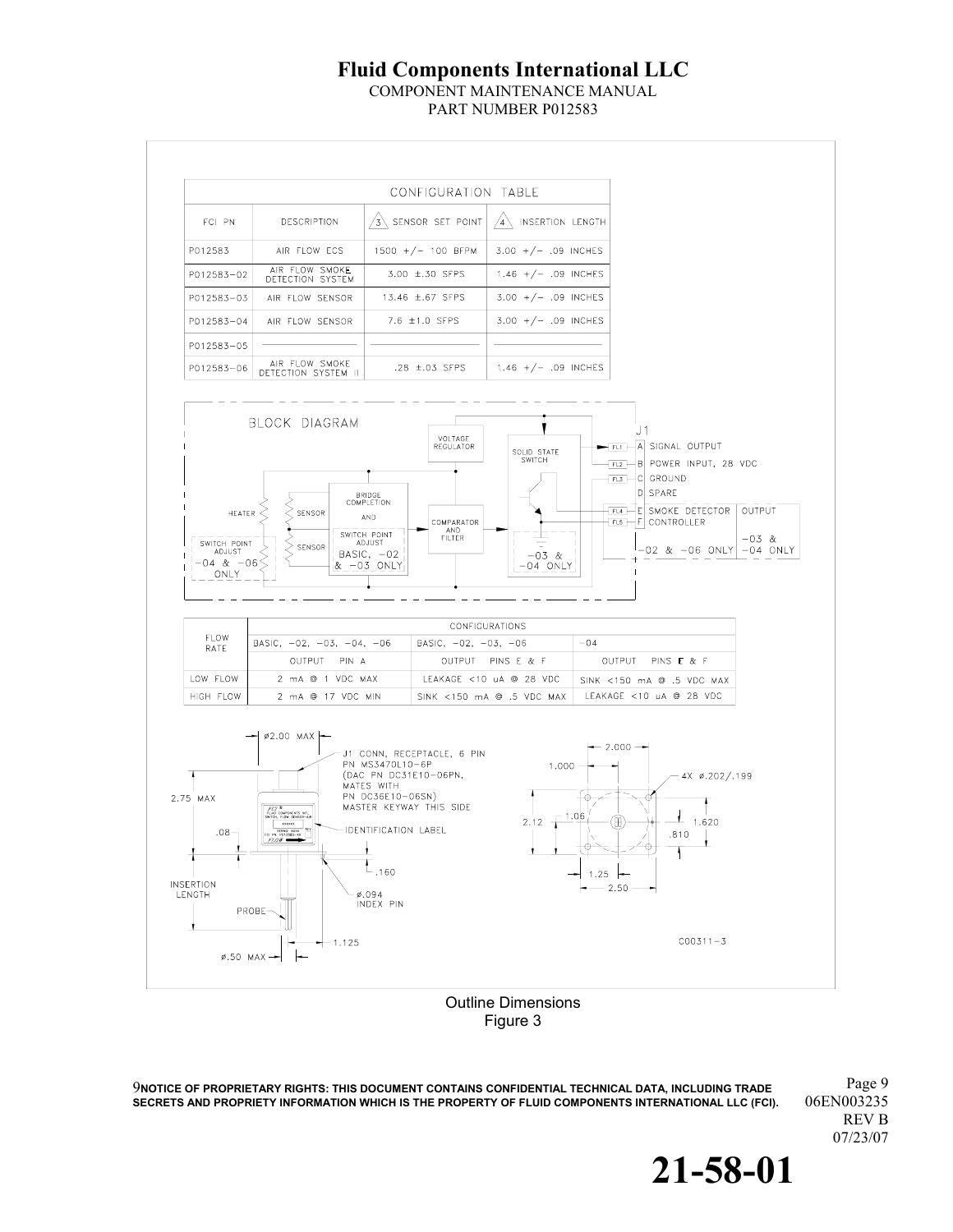#### **Fluid Components International LLC**  COMPONENT MAINTENANCE MANUAL PART NUMBER P012583

#### 2. Operation

The probe consists of two thermowells (hollow tubes) of the same size, shape and mass that are welded together. One thermowell contains 2 platinum Resistance Temperature Detectors (RTDs). The other thermowell contains a heater element and an empty space for mass equalization (see Figure 4). The RTD located next to the heater element is known as the active RTD. The other RTD is known as the reference RTD. Since the active RTD is next to the heater, the temperature at the walls of the thermowell are always above the temperature of the process media. The temperature at the reference RTD is the temperature of the process media. When the process media is flowing past the active RTD a quantity of heat is carried off into the flow stream. The amount of heat taken from the active RTD is a function of the air flow rate. A Delta Temperature (∆T) exists between the RTD thermowells and a proportional Delta Resistance (∆R) exists between the active and the reference RTDs that the circuitry measures. The relationship of ∆T to the flow rate is calculated by the circuitry. The circuitry converts the ∆R to an off or on signal that is sent to the aircraft's alarm system.



**NOTICE OF PROPRIETARY RIGHTS: THIS DOCUMENT CONTAINS CONFIDENTIAL TECHNICAL DATA, INCLUDING TRADE** Page 10 SECRETS AND PROPRIETY INFORMATION WHICH IS THE PROPERTY OF FLUID COMPONENTS INTERNATIONAL LLC (FCI). 06EN003235

![](_page_9_Picture_6.jpeg)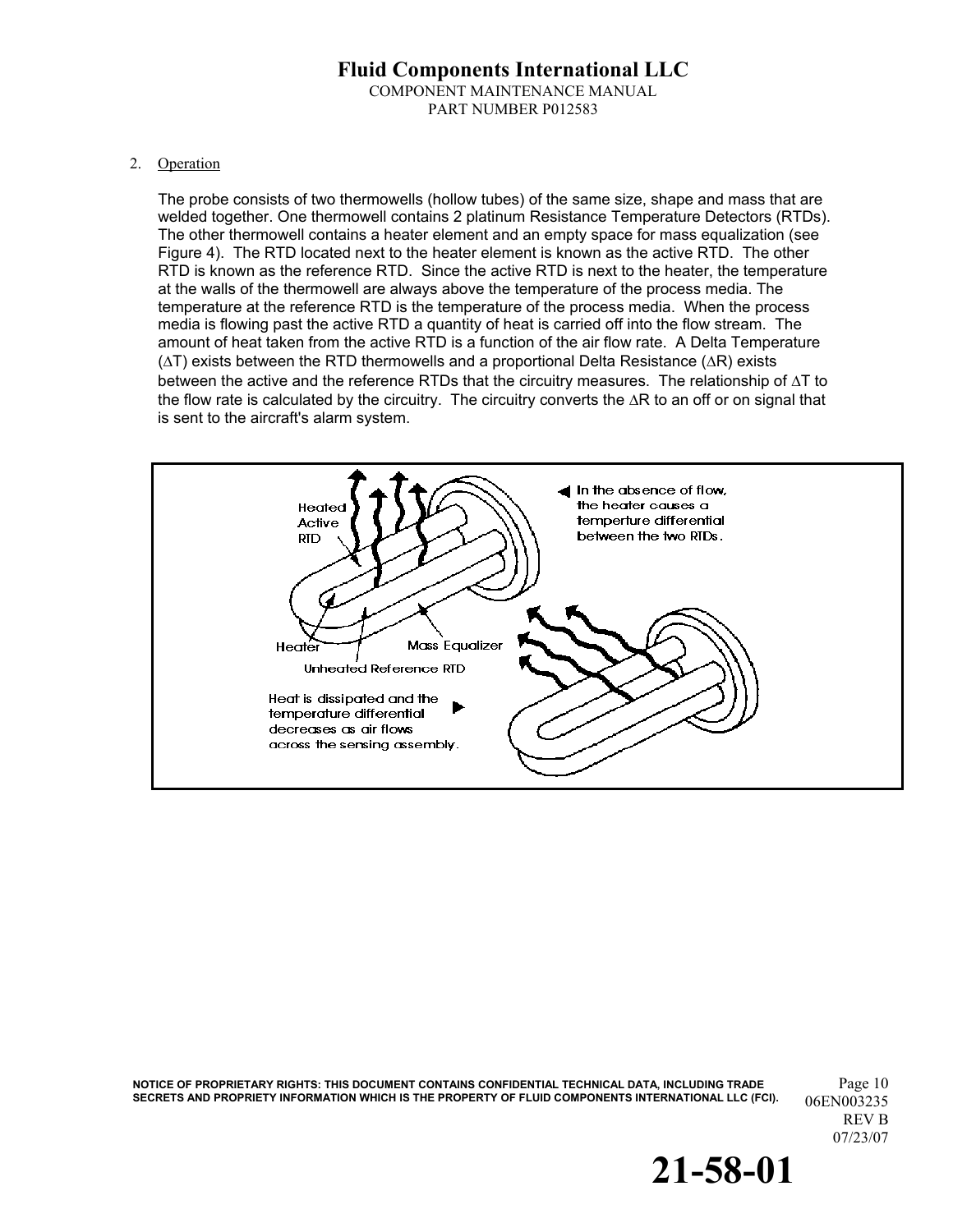COMPONENT MAINTENANCE MANUAL PART NUMBER P012583

#### **TESTING**

#### 1. General

The Air Flow Switch (referred to as switch) is easy to troubleshoot. Due to the simplicity of design, switch failures can be as simple to correct as removing debris that has collected on the probe. If the switch is newly installed, check that the Flow Arrow on the Identification Label points in the same direction as the air flow in the system.

2. Test Equipment

Pigtail type cable attached to a DC36E10-06SN Connector.

Precision Digital Multi-Meter (DMM)

DC Power Supply capable of supplying 28 VDC at 160 mA

Stop Watch

Approximately a 4-ounce (120 ml) container of water (optional)

- 3. Test Procedure
	- A. Preliminary Verifications

Before removing the instrument for bench testing, verify the following:

- (1) The impedance of the load on the switch output must be at least 8.5 K $\Omega$ . An impedance less than this value can result in false output signals.
- (2) The output of the switch is not tied together with the output of another switch. Outputs between two or more switches can not be tied together with the output of another flow switch; they must be monitored independently. Tying the output of two switches together can render the switch inoperable.
- B. Preparation for Bench Testing For All Model Dash Numbers
	- (1) Disconnect the electrical connection receptacle and remove the switch from the process piping.
	- (2) Set up the switch on a bench top for testing.
	- (3) Mate the electrical connection with a DC36E10-06SN pigtail type cable to access power and switch point terminals.
	- (4) Connect a 28 VDC power supply (+) lead to terminal B (power input) and the (-) lead to C (ground).
	- (5) Connect a DMM (+) lead to terminal A (signal input/output) and the (-) lead to C (ground). This monitors the output signal, either 17 VDC - High; or 1 VDC - Low.

**NOTICE OF PROPRIETARY RIGHTS: THIS DOCUMENT CONTAINS CONFIDENTIAL TECHNICAL DATA, INCLUDING TRADE** Page 11 SECRETS AND PROPRIETY INFORMATION WHICH IS THE PROPERTY OF FLUID COMPONENTS INTERNATIONAL LLC (FCI). 06EN003235

![](_page_10_Picture_24.jpeg)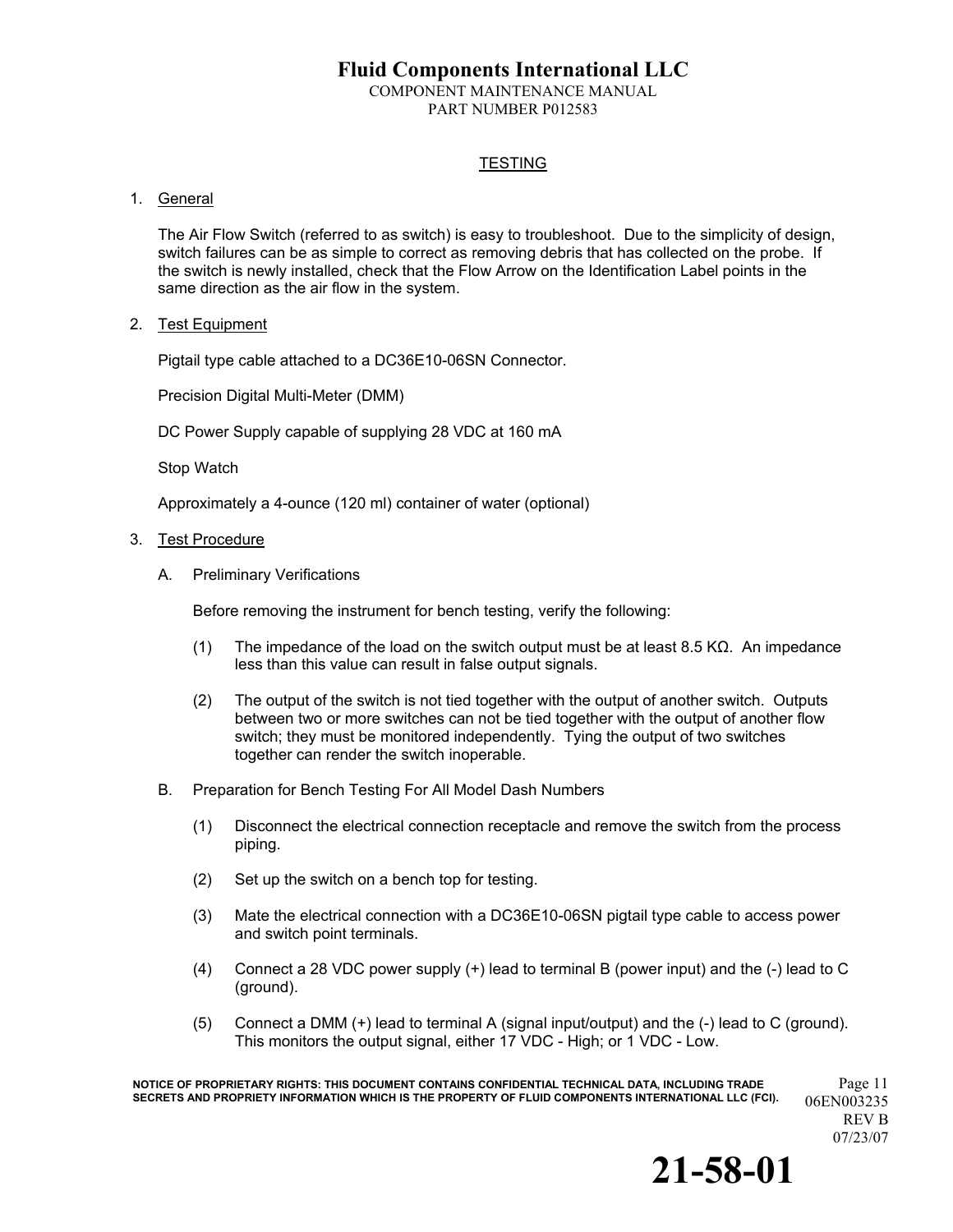COMPONENT MAINTENANCE MANUAL PART NUMBER P012583

C. Bench Test switch Set Point (Option 1),

Power cycling is one of two ways to test the switch.

Removing the power on the switch will cause the active (heated) RTD to cool. After the active RTD has cooled to the same temperature as the reference RTD and the power is reapplied, the bridge voltage input is at its lowest point. A high flow condition is simulated and the output signal should be High; 17 VDC. As the active RTD heats up, the bridge voltage input rises simulating a low flow condition and the output signal should change to 1 VDC. Follow the procedure below.

(1) Monitor the output voltage signal across pins A and C as described above.

**WARNING:** ONLY QUALIFIED PERSONNEL SHOULD ATTEMPT TO TEST THIS SWITCH. THE OPERATOR ASSUMES ALL RESPONSIBILITIES FOR SAFE PRACTICES WHILE TROUBLESHOOTING.

- (2) Apply power.
- (3) Let the Switch self-heat for approximately 1 minute. The output should read 0.5 VDC ± 0.5 VDC.
- (4) Remove the power and let the switch cool for 3 minutes.
- (5) Re-apply the power. The output signal should read 18 VDC  $\pm$  1 VDC.
- (6) Continue to monitor the output signal and verify that it drops to approximately 1 VDC. The output should change states from 17 VDC to 1 VDC within 120 seconds.
- D. Bench Test Switch Set Point (Option 2).

Liquid exposure is the second way to test the Switch.

Immersing the Switch probe in water rapidly cools the active RTD and simulates a high air flow condition. The user can observe the output signal change between 1 VDC - in still air (no flow) to 17 VDC - in liquid (high air Flow). Follow the procedure below.

**WARNING:** ONLY QUALIFIED PERSONNEL SHOULD ATTEMPT TO TEST THIS SWITCH. THE OPERATOR ASSUMES ALL RESPONSIBILITIES FOR SAFE PRACTICES WHILE TROUBLESHOOTING.

**NOTICE OF PROPRIETARY RIGHTS: THIS DOCUMENT CONTAINS CONFIDENTIAL TECHNICAL DATA, INCLUDING TRADE** Page 12 SECRETS AND PROPRIETY INFORMATION WHICH IS THE PROPERTY OF FLUID COMPONENTS INTERNATIONAL LLC (FCI). 06EN003235

![](_page_11_Picture_18.jpeg)